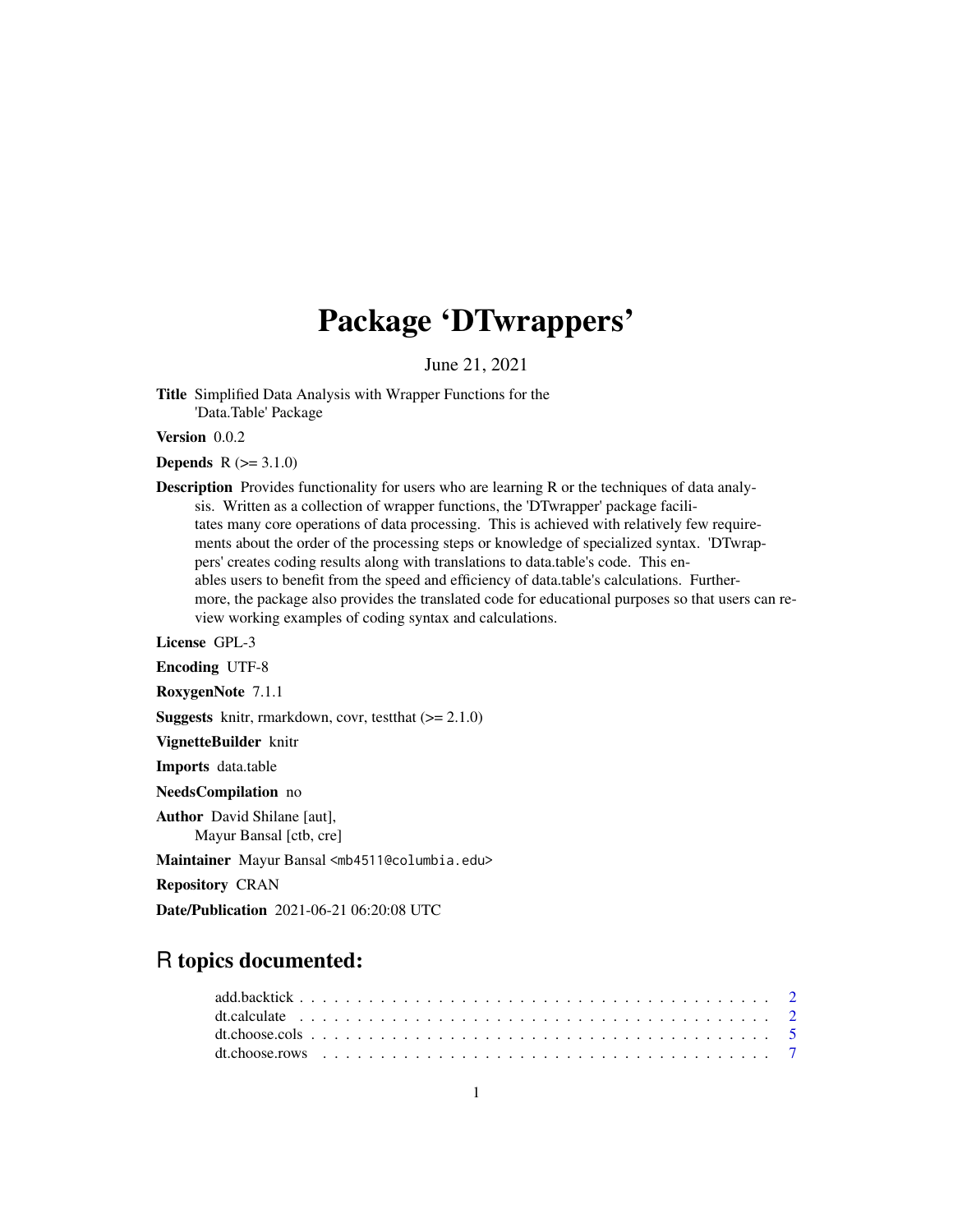#### <span id="page-1-0"></span>2 dt.calculate

| dt.define.variable $\ldots$ , $\ldots$ , $\ldots$ , $\ldots$ , $\ldots$ , $\ldots$ , $\ldots$ , $\ldots$ , $\ldots$ , $\ldots$ , $\ldots$ , $\ldots$ |  |
|------------------------------------------------------------------------------------------------------------------------------------------------------|--|
|                                                                                                                                                      |  |

add.backtick *Add backtick*

# Description

Function that add backticks to the input variables.

#### Usage

```
add.backtick(x, include.backtick = "as.needed", dat = NULL)
```
# Arguments

|              | X                | Character value specifying the name of input parameters.                                                |
|--------------|------------------|---------------------------------------------------------------------------------------------------------|
|              | include.backtick |                                                                                                         |
|              |                  | specifies whether a backtick should be added. Parameter values should be either<br>'all' or 'as.needed' |
|              | dat              | the dataset                                                                                             |
| <b>Value</b> |                  |                                                                                                         |
|              | None             |                                                                                                         |
|              |                  |                                                                                                         |

```
dt.calculate dt.calculate
```
#### Description

This function allows a user to apply one or more functions to all of the specified variables in a data.frame or data.table object. It is built as a wrapper function of data.table's method of applying functions to variables while allowing for filtering and grouping steps. This allows a user to easily calculate many results, e.g. the.functions =  $c("mean", "median", "sd")$  on multiple columns, e.g. the.variables =  $c("Age", "Income")$  while also filtering and grouping the data. Options also exist to return a data.table coding statement (result = "code") for educational purposes or both the result and the code together (result = "all"). For examples, please see the vignette.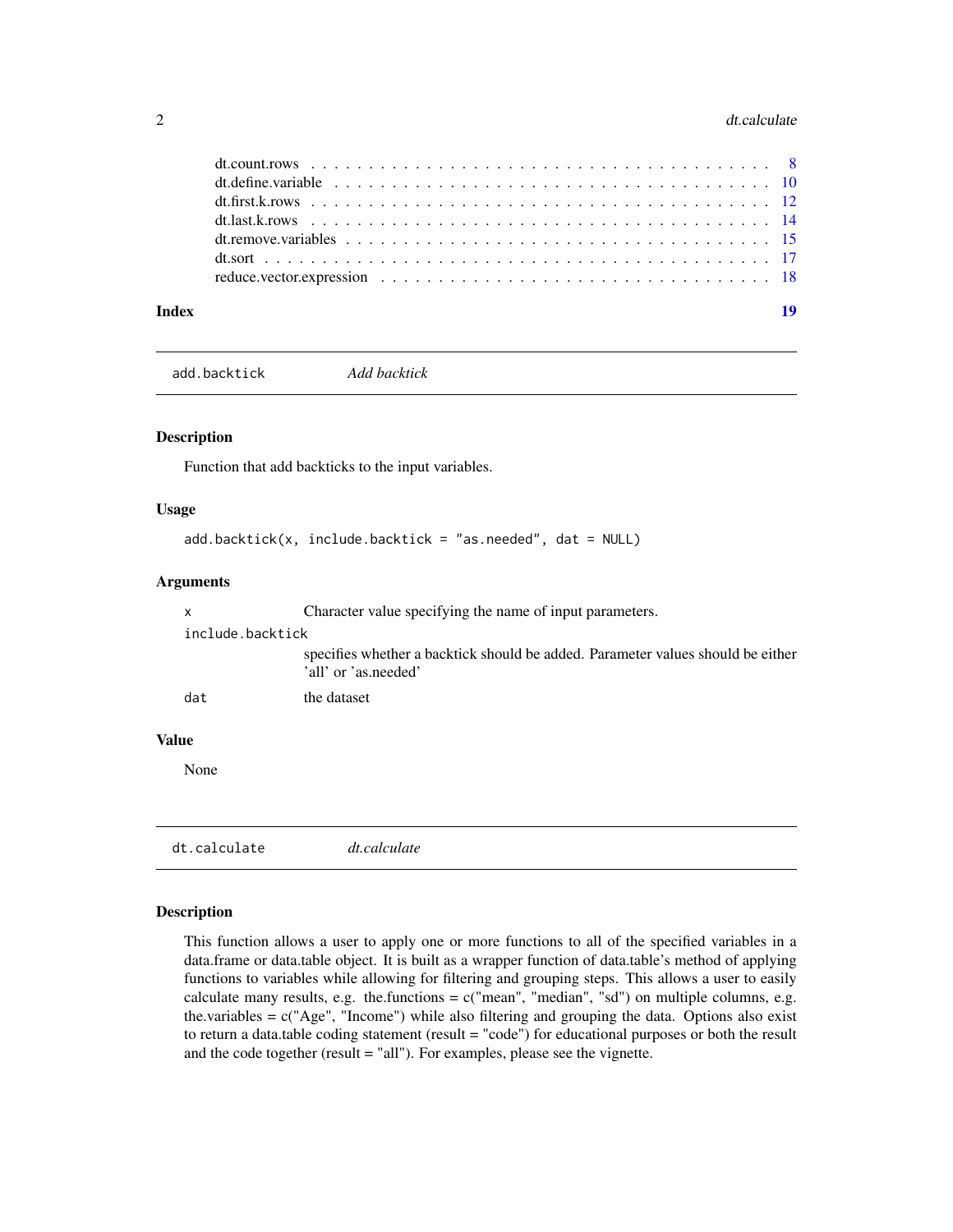# dt.calculate 3

# Usage

```
dt.calculate(
 dt.name,
  the.functions,
  the.variables = ".".the.filter = NULL,
  grouping.variables = NULL,
  sortby.group = TRUE,
  other.params = ",
  table.format = "long",
  add.function.name = TRUE,
  individual.variables = TRUE,
 output.as.table = TRUE,
  return.as = "result",
 envir = .GlobalEnv,
  ...
\mathcal{L}
```

| dt.name            | a character value specifying the name of a data.frame or data.table object to<br>select data from. A variable called dat should be referred to with dt.name =<br>"dat" when using the function.                                                                                                                                                                                                                                                                                                                                                                                                                                                                                                                                               |
|--------------------|-----------------------------------------------------------------------------------------------------------------------------------------------------------------------------------------------------------------------------------------------------------------------------------------------------------------------------------------------------------------------------------------------------------------------------------------------------------------------------------------------------------------------------------------------------------------------------------------------------------------------------------------------------------------------------------------------------------------------------------------------|
| the.functions      | A character vector specifying the name of the functions to apply to the variables.<br>Each function included in the functions will be separately applied to each vari-<br>able in the variables.                                                                                                                                                                                                                                                                                                                                                                                                                                                                                                                                              |
| the.variables      | A character or numeric vector specifying the variables to perform the calcula-<br>tions on. For character vectors, only values that exist in the names of the data<br>will be used. For numeric vectors, only the values of unique(floor(sorting.variables))<br>that are in 1:ncol() of your data will be used. Then these indices will be used to<br>select column names from the data. Other values in sorting variables that do not<br>correspond to a defined column will be excluded from the calculation. When<br>the variables includes ".", then all values in names (dat) will be selected. Val-<br>ues of the variables that also exist in grouping variables will be excluded from<br>the variables (but grouped by these values). |
| the.filter         | a character value, numeric vector, logical vector, or expression stating the logical<br>operations used to filter the data. The filtering step will be applied prior to<br>generating the counts. Defaults to NULL unless otherwise specified. Logical<br>vectors will be converted to a numeric filter, e.g. c(TRUE, TRUE, FALSE) will<br>become 1:2 to signify which rows should be selected.                                                                                                                                                                                                                                                                                                                                               |
| grouping.variables |                                                                                                                                                                                                                                                                                                                                                                                                                                                                                                                                                                                                                                                                                                                                               |
|                    | A character or numeric vector specifying the variables to perform the calcula-<br>tions on. For character vectors, the values may be either column names of the<br>data or calculations based upon them (see the vignette for examples). For nu-<br>meric vectors, only the values of unique(floor(grouping.variables)) that are in<br>1:ncol() of your data will be used. Then these indices will be mapped to the<br>corresponding column names from the data. When NULL, no grouping will be<br>performed.                                                                                                                                                                                                                                 |
|                    |                                                                                                                                                                                                                                                                                                                                                                                                                                                                                                                                                                                                                                                                                                                                               |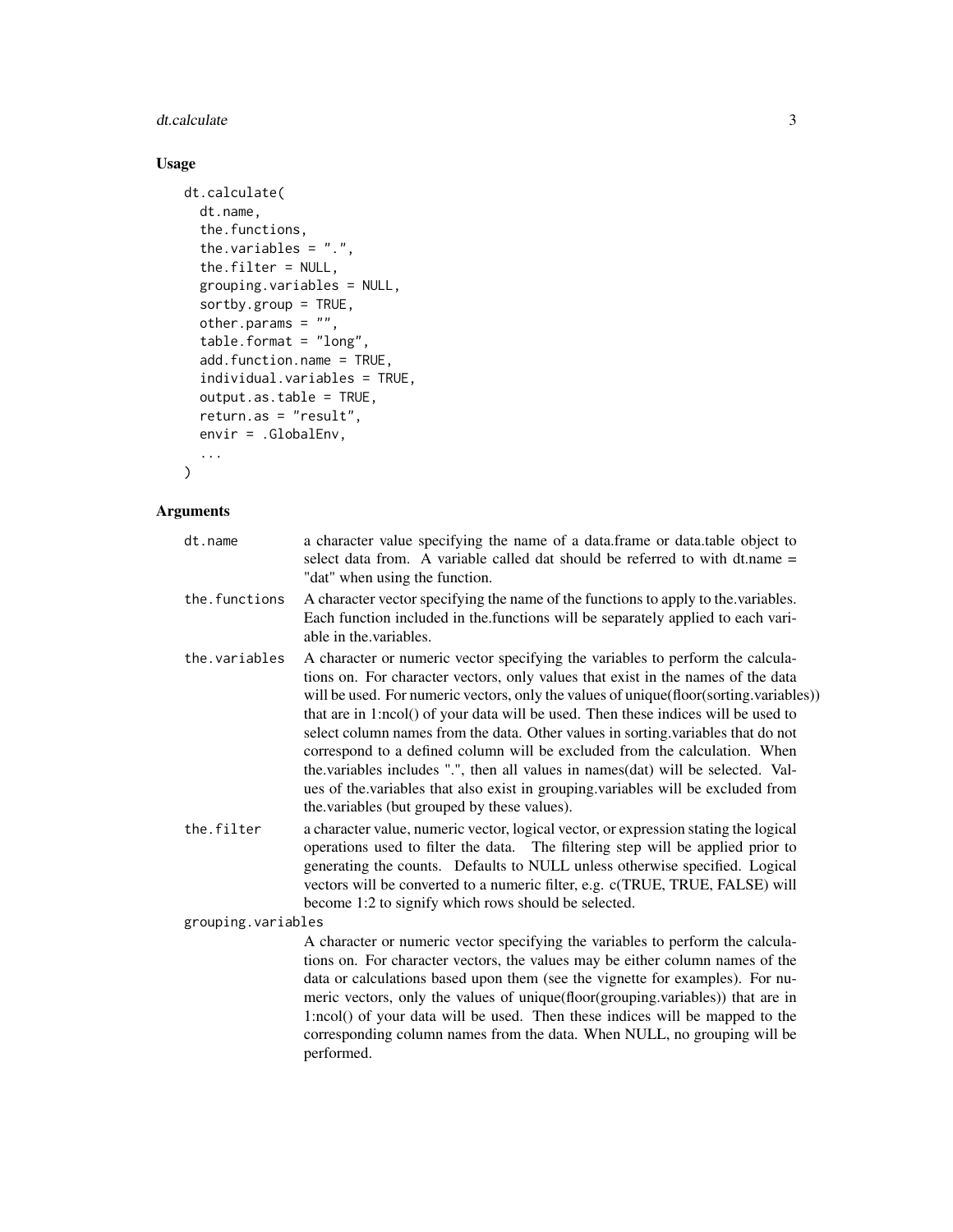| sortby.group         | A logical value specifying whether the grouping should be sorted (TRUE, the<br>default value) or as is (FALSE).                                                                                                                                                                                                                                                                                                                                                           |  |  |  |  |  |  |
|----------------------|---------------------------------------------------------------------------------------------------------------------------------------------------------------------------------------------------------------------------------------------------------------------------------------------------------------------------------------------------------------------------------------------------------------------------------------------------------------------------|--|--|--|--|--|--|
| other.params         | A character value specifying any additional parameters needed to call the functions.<br>For instance, if the functions $=$ "mean", and you would like to remove missing<br>values, then specifying other params = " $n a$ .rm = TRUE" as a character would<br>suffice. Multiple parameters can be specified with comma separation, e.g. other.params<br>$=$ "trim $= 1$ , na.rm $=$ TRUE". Note that all of the parameters supplied must apply<br>to all of the functions |  |  |  |  |  |  |
| table.format         | specify the format of the table depending on the desired output i.e. "long" or<br>"wide"                                                                                                                                                                                                                                                                                                                                                                                  |  |  |  |  |  |  |
| add.function.name    |                                                                                                                                                                                                                                                                                                                                                                                                                                                                           |  |  |  |  |  |  |
|                      | A logical value specifying whether the name of the function applied should be<br>appended to the column names in the resulting table. Only applies if the functions<br>is of length 1.                                                                                                                                                                                                                                                                                    |  |  |  |  |  |  |
| individual.variables |                                                                                                                                                                                                                                                                                                                                                                                                                                                                           |  |  |  |  |  |  |
|                      | a logical variable specifying if variables are grouped or individual                                                                                                                                                                                                                                                                                                                                                                                                      |  |  |  |  |  |  |
| output.as.table      |                                                                                                                                                                                                                                                                                                                                                                                                                                                                           |  |  |  |  |  |  |
|                      | a logical variable to specify if output should be a table or not                                                                                                                                                                                                                                                                                                                                                                                                          |  |  |  |  |  |  |
| return.as            | a character value specifying what output should be returned. return.as = "result"<br>provides the table of counts. return.as = "code" provides a data.table coding<br>statement that can generate the table of counts. return.as $=$ "all" provides a list<br>containing both the resulting table and the code.                                                                                                                                                           |  |  |  |  |  |  |
| envir                | the environment in which the code would be evaluated; GlobalEnv by default.                                                                                                                                                                                                                                                                                                                                                                                               |  |  |  |  |  |  |
| $\cdots$             | additional arguments to be passed                                                                                                                                                                                                                                                                                                                                                                                                                                         |  |  |  |  |  |  |
|                      |                                                                                                                                                                                                                                                                                                                                                                                                                                                                           |  |  |  |  |  |  |

Depending on the value of return.as, the output will be a) a character value (return.as = 'code'), b) a coding output, typically a data.table (return.as = 'result'), or c) a list containing both the code and output (return.as = 'all')

# Source

DTwrappers::create.dt.statement

DTwrappers::eval.dt.statement

DTwrappers::add.backtick

# Examples

```
n <- nrow(iris)
dat <- data.table::as.data.table(x = iris[sample(x = 1:n, size = n, replace = FALSE),])
dt.calculate(dt.name = "dat", the.variables = c("Sepal.Length"),
the.functions = c("mean", "sd"), return.as = "all")
```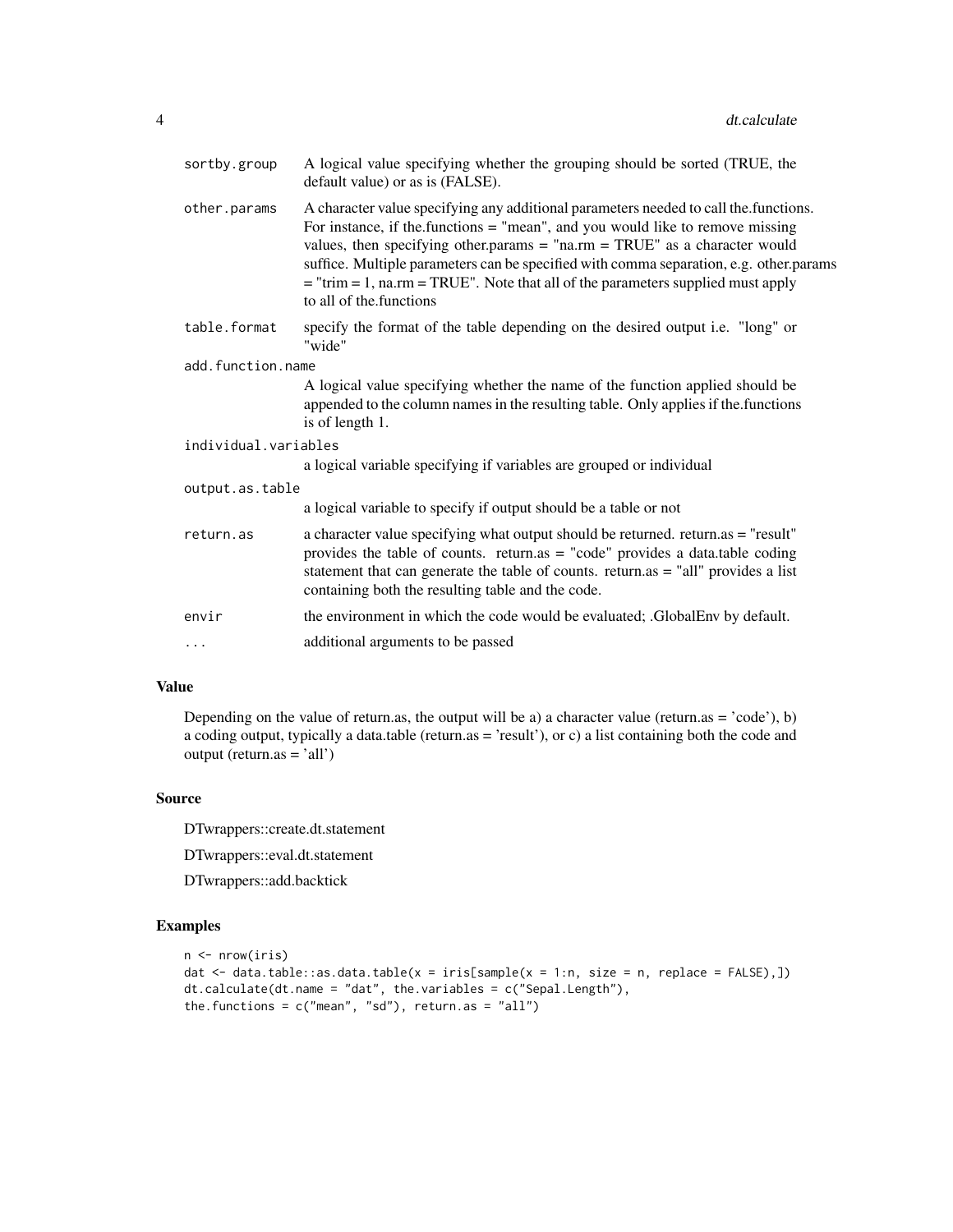<span id="page-4-0"></span>dt.choose.cols *dt.choose.cols*

#### Description

This function selects columns from a data.frame or data.table. It is built as a wrapper function of data.table's selection step (using .SD in the j step while specifying the .SDcols argument). Selections may also be supplied to limit the rows to consider, with options for the first or last k rows or a subset based upon a vector like  $c(3.5, 9.10)$ . Filtering of the rows (e.g. Age  $< 50$ ) may also be applied using the.filter. Grouped operations may be used to make these selections of columns and rows in each category. Options also exist to return a data.table coding statement (result = "code") for educational purposes or both the result and the code together (result = "all"). For examples, please see the vignette.

#### Usage

```
dt.choose.cols(
  dt.name,
  the.variables = ".",
  the.filter = NULL,
  grouping.variables = NULL,
  sortby.group = TRUE,first.k = NULL,last.k = NULL,row.indices = NULL,
  return.as = "result",
  envir = .GlobalEnv
)
```

| dt.name | a character value specifying the name of a data.frame or data.table object to |
|---------|-------------------------------------------------------------------------------|
|         | select data from. A variable called dat should be referred to with dt.name =  |
|         | "dat" when using the function.                                                |

- the.variables A character or numeric vector specifying the variables that we want to select. For character vectors, only values that exist in the names of the data will be used. For numeric vectors, only the values of unique(floor(sorting.variables)) that are in 1:ncol() of your data will be used. Then these indices will be used to select column names from the data. Only values that exist in the names of the data will be used; other values in the.variables will be excluded from the calculation. When the.variables includes ".", then all of the variables will be selected. Values of the.variables that also exist in grouping.variables will be excluded from the.variables (but grouped by these values).
- the.filter a character value, numeric vector, logical vector, or expression stating the logical operations used to filter the data. The filtering step will be applied prior to generating the counts. Defaults to NULL unless otherwise specified. Character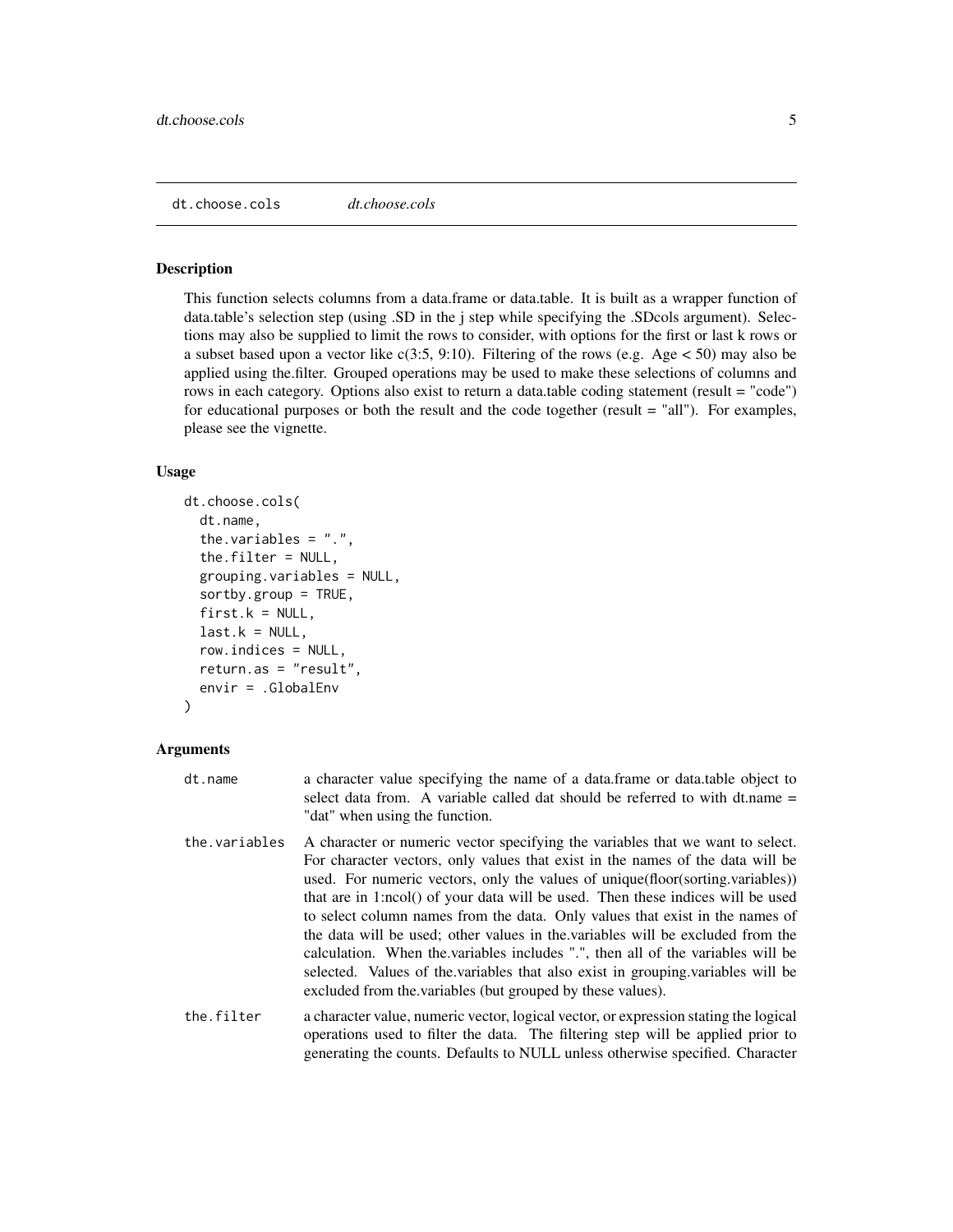values such as 'Age  $\lt 50$ ' or 'c(1:3, 7:10)' may be used. Numeric vectors such as  $c(1:3, 7:10)$  that specify the row indices may be used. Logical vectors will be converted to a numeric filter, e.g. c(TRUE, TRUE, FALSE) will become 1:2 to signify which rows should be selected. Expressions may be used to specify a logical operation such as expression(Age < 50) as well. Defaults to NULL to indicate that no filtering of the data should be applied.

grouping.variables

A character or numeric vector specifying the variables to perform the calculations on. For character vectors, the values may be either column names of the data or calculations based upon them (see the vignette for examples). For numeric vectors, only the values of unique(floor(grouping.variables)) that are in 1:ncol() of your data will be used. Then these indices will be mapped to the corresponding column names from the data. When NULL, no grouping will be performed.

- sortby.group A character value specifying whether the grouping should be sorted (keyby) or as is (by). Defaults to keyby unless "by" is specified.
- first.k An integer indicating how many rows to select starting from the first row. Note that grouping statements will select up to this number of rows in each group. Additionally, if first.k is larger than the number of records in a group, then the maximum number of records will be selected. When non-integer or nonpositive values of first.k are selected, the algorithm will select first.k =  $max(c(1,$ round(first.k))). If first.k is not a numeric or integer value, then by default first.k is set to select all of the rows. Specifying row.indices takes precedence to specifying the parameter first.k; if row.indices is not NULL, then row.indices will be used, and first.k will not. Meanwhile, first.k takes precedence to last.k when both are specified. See below.
- last.k An integer indicating how many rows to select starting from the last row. Note that grouping statements will select up to this number of rows in each group. Additionally, if last.k is larger than the number of records in a group, then the maximum number of records will be selected. When non-integer or nonpositive values of last.k are selected, the algorithm will select last.k =  $max(c(1,$ round(last.k))). If last.k is not a numeric or integer value, then by default last.k is set to select all of the rows. Specifying row.indices takes precedence to specifying the parameter last.k (see below); if row.indices is not NULL, then it will be used, and last.k will not. Meanwhile, first.k takes precedence to last.k when both are specified.
- row.indices An integer vector specifying the row indices to return. When grouping.variables is specified, these indices will be applied to each group. Note that specifications outside of the range from 1 to the number of rows will be limited to existing rows from the data and group. Specifying row.indices takes precedence to specifying the parameters first.k and last.k. If row.indices is not NULL, it will be used.
- return.as a character value specifying what output should be returned. return.as = "result" provides the table of counts. return.as  $=$  "code" provides a data.table coding statement that can generate the table of counts. return.as = "all" provides a list containing both the resulting table and the code.
- envir the environment in which the code would be evaluated; .GlobalEnv by default.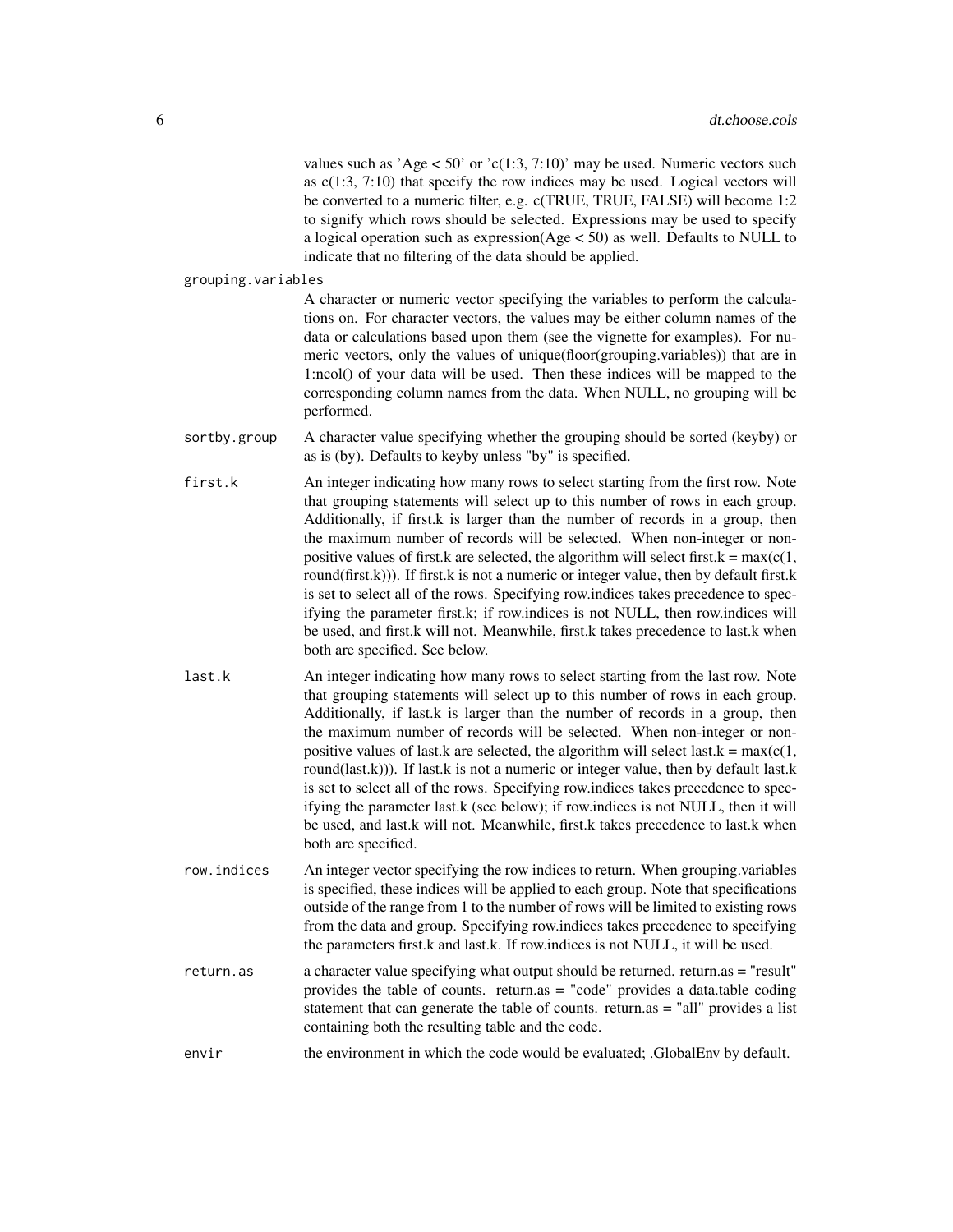# <span id="page-6-0"></span>dt.choose.rows 7

#### Value

Depending on the value of return.as, the output will be a) a character value (return.as = 'code'), b) a coding output, typically a data.table (return.as = 'result'), or c) a list containing both the code and output (return.as = 'all')

#### Source

DTwrappers::create.dt.statement

DTwrappers::eval.dt.statement

dt.choose.rows *dt.choose.rows*

# Description

This function filters the rows of a data.table or data.frame object. It is built as a wrapper function of data.table's filtering method (the i step). A series of logical tests on variables within the data may be specified. Options also exist to return a data.table coding statement (result = "code") for educational purposes or both the result and the code together (result = "all"). For examples, please see the vignette.

# Usage

```
dt.choose.rows(
  dt.name,
  the.filter = NULL,
  return.as = "result",
  envir = .GlobalEnv
)
```

| dt.name    | a character value specifying the name of a data. frame or data table object to<br>select data from. A variable called dat should be referred to with dt.name =<br>"dat" when using the function.                                                                                                                                                                                                                                                                                                                                                                                                                                                                                                                                                 |
|------------|--------------------------------------------------------------------------------------------------------------------------------------------------------------------------------------------------------------------------------------------------------------------------------------------------------------------------------------------------------------------------------------------------------------------------------------------------------------------------------------------------------------------------------------------------------------------------------------------------------------------------------------------------------------------------------------------------------------------------------------------------|
| the.filter | a character value, numeric vector, logical vector, or expression stating the logical<br>operations used to filter the data. The filtering step will be applied prior to<br>generating the counts. Defaults to NULL unless otherwise specified. Character<br>values such as 'Age $<$ 50' or 'c(1:3, 7:10)' may be used. Numeric vectors such<br>as $c(1:3, 7:10)$ that specify the row indices may be used. Logical vectors will<br>be converted to a numeric filter, e.g. c(TRUE, TRUE, FALSE) will become 1:2<br>to signify which rows should be selected. Expressions may be used to specify<br>a logical operation such as expression( $Age < 50$ ) as well. Defaults to NULL to<br>indicate that no filtering of the data should be applied. |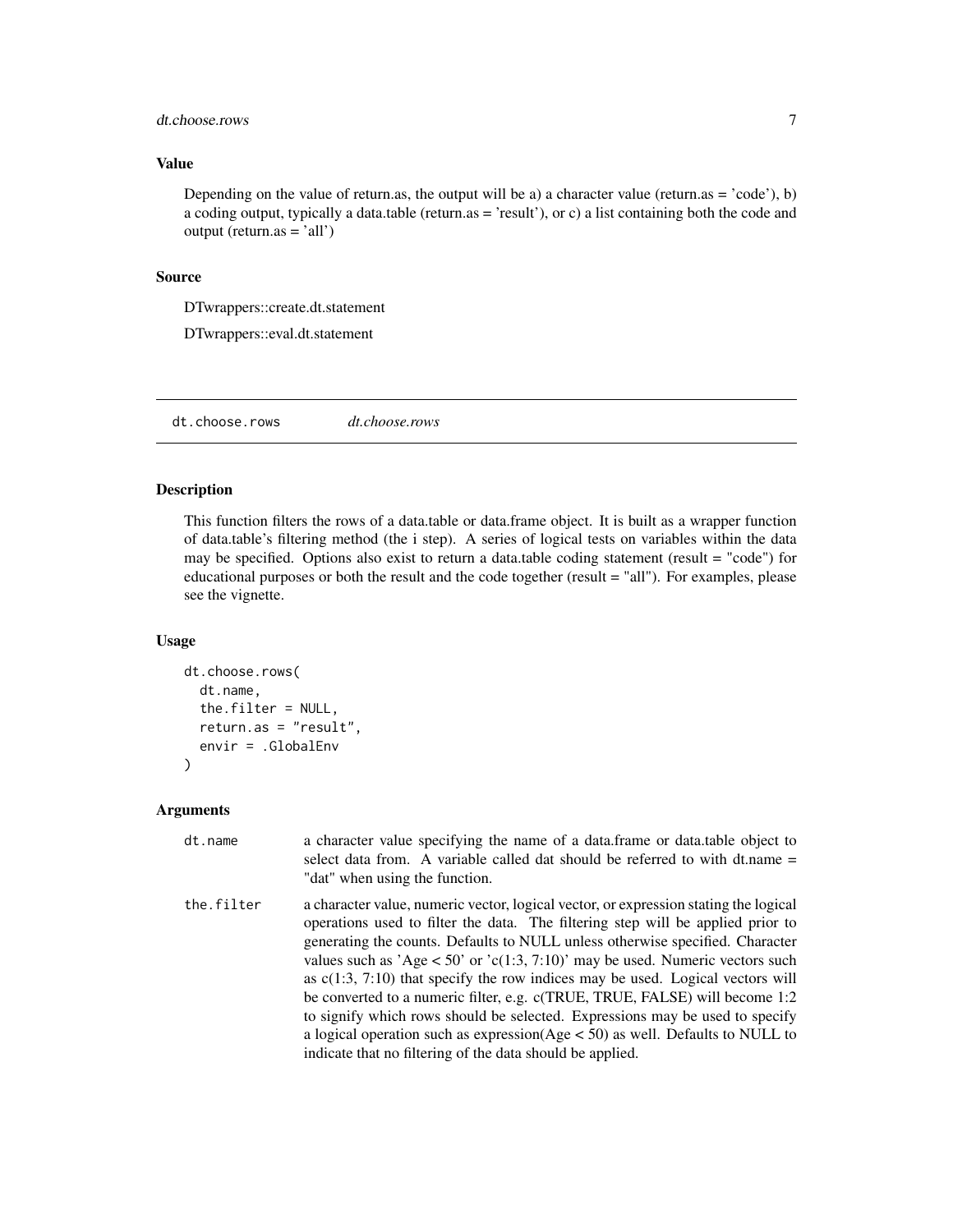<span id="page-7-0"></span>

| return.as | a character value specifying what output should be returned. return as = "result"<br>provides the table of counts. return.as $=$ "code" provides a data.table coding<br>statement that can generate the table of counts. return.as $=$ "all" provides both<br>the resulting table and the code. If the coding statement was specified using<br>calls to get() or eval(), then both an original statement and the resulting code (a<br>translated statement from the getDTeval package) will be provided. |
|-----------|----------------------------------------------------------------------------------------------------------------------------------------------------------------------------------------------------------------------------------------------------------------------------------------------------------------------------------------------------------------------------------------------------------------------------------------------------------------------------------------------------------|
| envir     | the environment in which the code would be evaluated; GlobalEnv by default.                                                                                                                                                                                                                                                                                                                                                                                                                              |

Depending on the value of return.as, the output will be a) a character value (return.as = 'code'), b) a coding output, typically a data.table (return.as = 'result'), or c) a list containing both the code and output (return.as = 'all')

#### **Note**

the data.frame dat will be converted to a data.table object to facilitate efficient counting of the rows.

#### Source

DTwrappers::create.dt.statement

DTwrappers::eval.dt.statement

# Examples

```
n \leftarrow \text{nrow}(iris)dat \le data.table::as.data.table(x = iris[sample(x = 1:n, size = n, replace = FALSE),])
dt.count.rows(dt.name = "dat", count.name = "Total Rows", return.as = "all")
```
dt.count.rows *dt.count.rows*

#### **Description**

This function counts the number of qualifying rows in a data.table or data.frame object. It is built as a wrapper function of data.table's filter (the i step). These counts may be comprehensive for the entire table or conducted in groups. The full data can also be filtered for qualifying cases prior to conducting the counts. This function returns a data.table object that shows the counts in one column along with additional columns for any specified grouping variables. Options also exist to return a data.table coding statement (result = "code") for educational purposes or both the result and the code together (result = "all"). For examples, please see the vignette.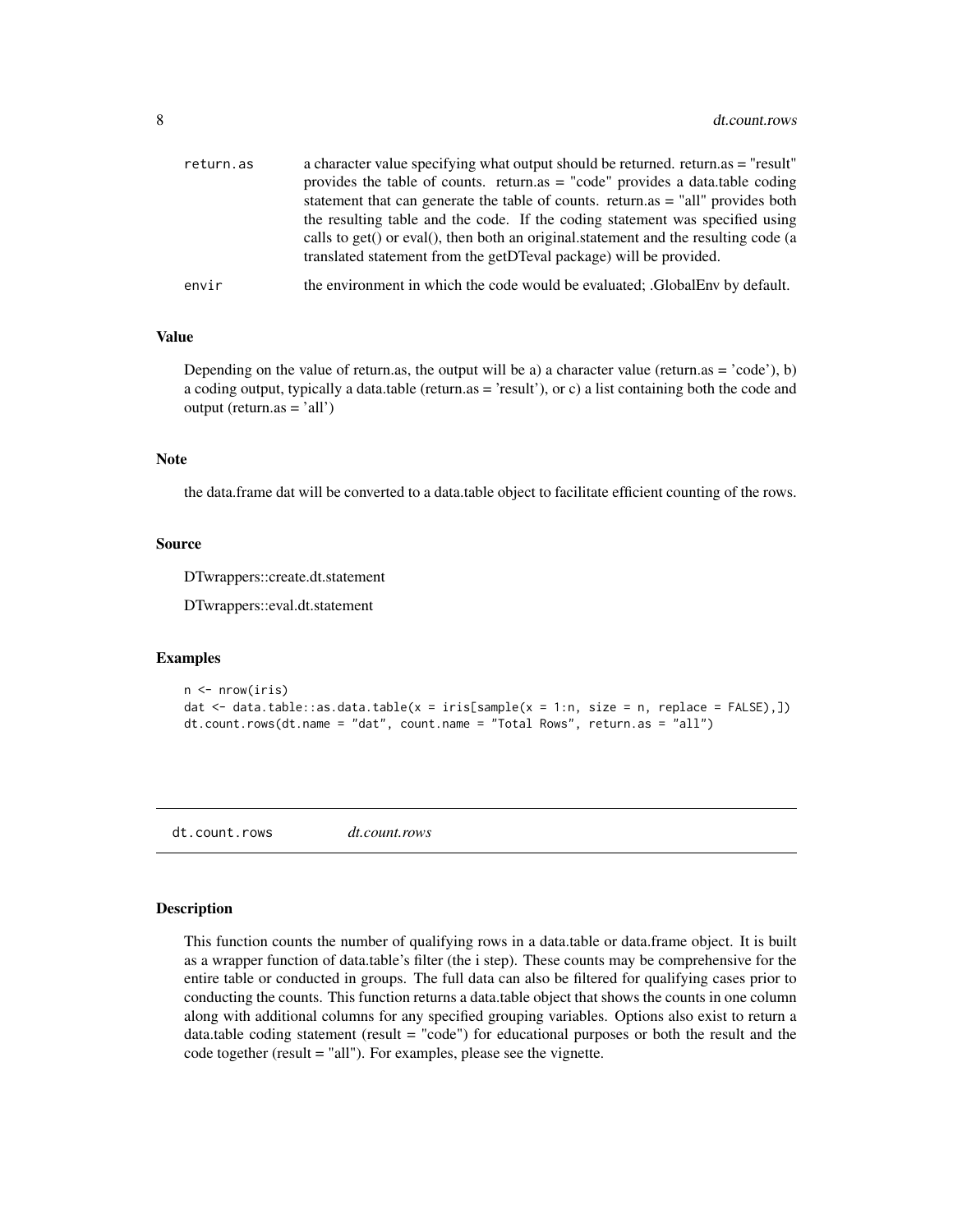# dt.count.rows 9

# Usage

```
dt.count.rows(
 dt.name,
  the.filter = NULL,
 grouping.variables = NULL,
  sortby.group = TRUE,
 count.name = "N",return.as = "result",
 envir = .GlobalEnv
)
```

| dt.name            | a character value specifying the name of a data.frame or data.table object to<br>select data from. A variable called dat should be referred to with dt.name =<br>"dat" when using the function.                                                                                                                                                                                                                                                                                                                                                                                                                                                                                                                                                |
|--------------------|------------------------------------------------------------------------------------------------------------------------------------------------------------------------------------------------------------------------------------------------------------------------------------------------------------------------------------------------------------------------------------------------------------------------------------------------------------------------------------------------------------------------------------------------------------------------------------------------------------------------------------------------------------------------------------------------------------------------------------------------|
| the.filter         | a character value, numeric vector, logical vector, or expression stating the logical<br>operations used to filter the data. The filtering step will be applied prior to<br>generating the counts. Defaults to NULL unless otherwise specified. Character<br>values such as 'Age $<$ 50' or 'c(1:3, 7:10)' may be used. Numeric vectors such<br>as $c(1:3, 7:10)$ that specify the row indices may be used. Logical vectors will<br>be converted to a numeric filter, e.g. c(TRUE, TRUE, FALSE) will become 1:2<br>to signify which rows should be selected. Expressions may be used to specify<br>a logical operation such as $expression(Age < 50)$ as well. Defaults to NULL to<br>indicate that no filtering of the data should be applied. |
| grouping.variables |                                                                                                                                                                                                                                                                                                                                                                                                                                                                                                                                                                                                                                                                                                                                                |
|                    | A character or numeric vector specifying the variables to perform the calcula-<br>tions on. For character vectors, the values may be either column names of the<br>data or calculations based upon them (see the vignette for examples). For nu-<br>meric vectors, only the values of unique(floor(grouping.variables)) that are in<br>1:ncol() of your data will be used. Then these indices will be mapped to the<br>corresponding column names from the data. When NULL, no grouping will be<br>performed.                                                                                                                                                                                                                                  |
| sortby.group       | a character value specifying whether the table of counts should be sorted by<br>group ("sorted") or as is (any other selected value). Defaults to "sorted".                                                                                                                                                                                                                                                                                                                                                                                                                                                                                                                                                                                    |
| count.name         | a character value specifying the name of the column of counts in the resulting<br>table. This value defaults to "N" unless otherwise specified.                                                                                                                                                                                                                                                                                                                                                                                                                                                                                                                                                                                                |
| return.as          | a character value specifying what output should be returned. return.as = "result"<br>provides the table of counts. return.as = "code" provides a data.table coding<br>statement that can generate the table of counts. return.as = "all" provides both<br>the resulting table and the code. If the coding statement was specified using<br>calls to get() or eval(), then both an original.statement and the resulting code (a<br>translated statement from the getDTeval package) will be provided.                                                                                                                                                                                                                                           |
| envir              | the environment in which the code would be evaluated; .GlobalEnv by default.                                                                                                                                                                                                                                                                                                                                                                                                                                                                                                                                                                                                                                                                   |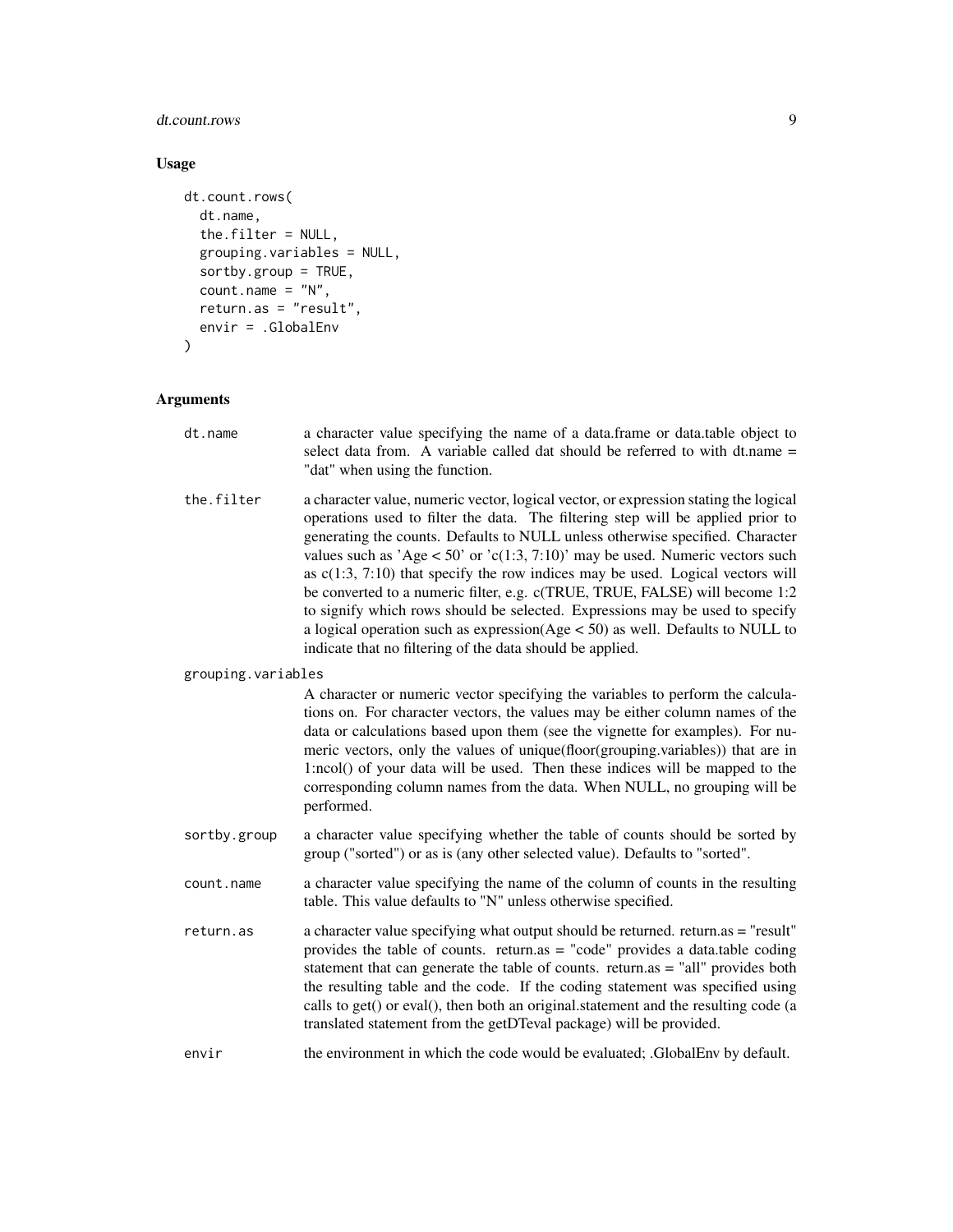Depending on the value of return.as, the output will be a) a character value (return.as = 'code'), b) a coding output, typically a data.table (return.as = 'result'), or c) a list containing both the code and output (return.as = 'all')

#### Note

the data.frame dat will be converted to a data.table object to facilitate efficient selection.

#### Source

DTwrappers::create.dt.statement

DTwrappers::eval.dt.statement

# Examples

```
n <- nrow(iris)
dat \leq data.table::as.data.table(x = iris[sample(x = 1:n, size = n, replace = FALSE),])
dt.count.rows(dt.name = "dat", return.as = "all")
```
dt.define.variable *dt.define.variable*

#### Description

This method allows a user to add a new variable to an existing data.frame or data.table. It can also be used to update previously defined variables. It is built as a wrapper function of data.table's method of defining new variables by reference. The new values can be stated either through a statement of the calculation or by directly providing a vector of values. These updates can also be performed on a subset of the data by incorporating a filter. Options also exist to return a data.table coding statement (result = "code") for educational purposes or both the result and the code together (result = "all"). For examples, please see the vignette.

#### Usage

```
dt.define.variable(
  dt.name,
  variable.name,
  the.values,
  specification = "by.expression",
  the.filter = NULL,
  grouping.variables = NULL,
  sortby.group = TRUE,
  return.as = "result",
  envir = .GlobalEnv,
  ...
)
```
<span id="page-9-0"></span>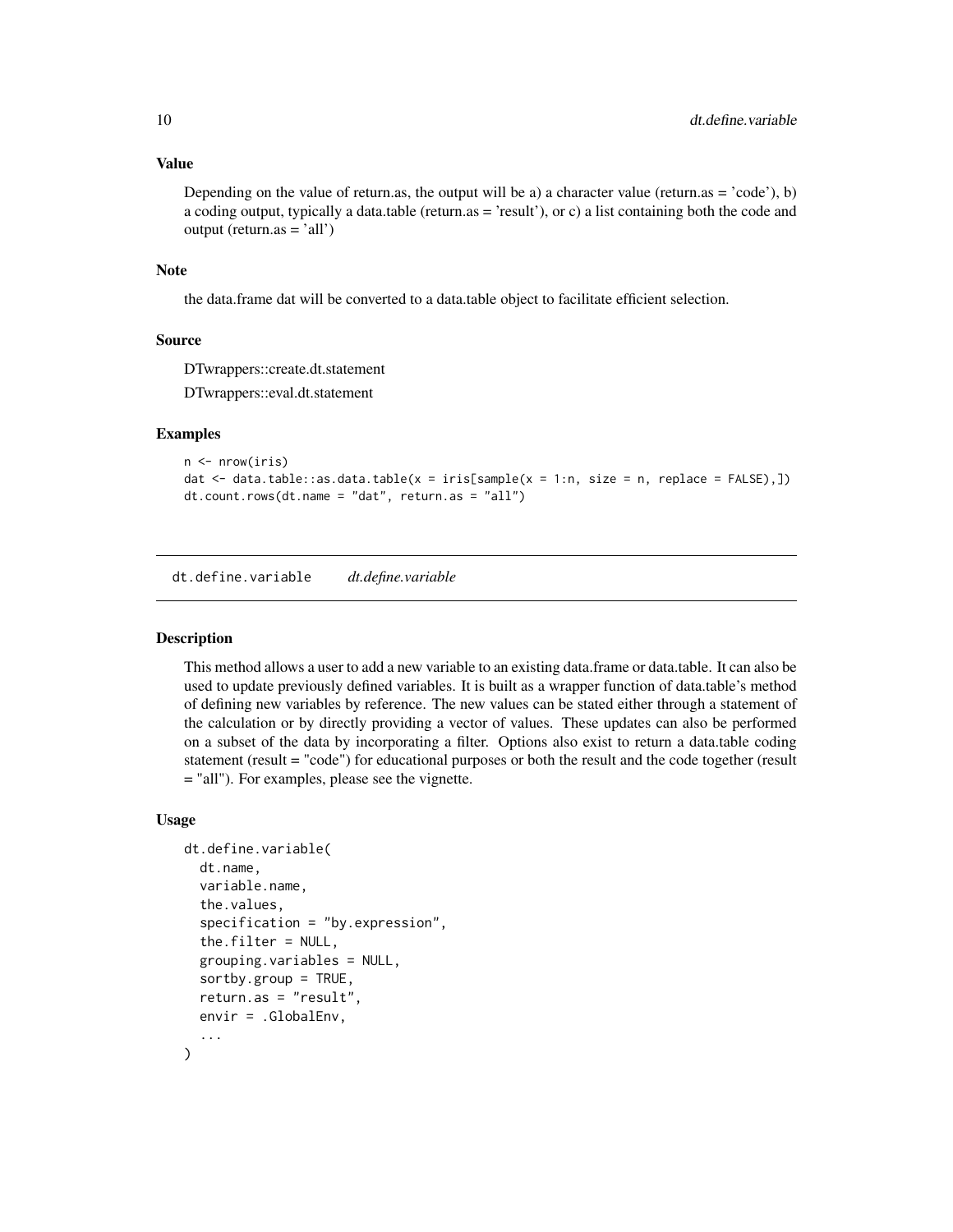# Arguments

| dt.name            | a character value specifying the name of a data.frame or data.table object to<br>select data from. A variable called dat should be referred to with dt.name =<br>"dat" when using the function.                                                                                                                                                                                                                                                                                                               |
|--------------------|---------------------------------------------------------------------------------------------------------------------------------------------------------------------------------------------------------------------------------------------------------------------------------------------------------------------------------------------------------------------------------------------------------------------------------------------------------------------------------------------------------------|
| variable.name      | a character value specifying the name of the new column.                                                                                                                                                                                                                                                                                                                                                                                                                                                      |
| the.values         | a vector or character value. When specified as a vector, this should contain<br>the values of the new column. When specified as a character value, it should<br>include a functional form that specifies how to calculate the new values. See the<br>specification parameter for more details.                                                                                                                                                                                                                |
| specification      | A character value. When specification $=$ "by value", the new variable will be<br>defined in terms of the vector the values. Otherwise the new variable is specified<br>in a functional form, e.g. the values = "rnorm( $n = 3$ )".                                                                                                                                                                                                                                                                           |
| the.filter         | a character value, logical vector, or expression stating the logical operations used<br>to filter the data. See create filter expression for details. The filtering step will<br>be applied prior to generating the counts. Defaults to NULL unless otherwise<br>specified.                                                                                                                                                                                                                                   |
| grouping.variables |                                                                                                                                                                                                                                                                                                                                                                                                                                                                                                               |
|                    | A character or numeric vector specifying the variables to perform the calcula-<br>tions on. For character vectors, the values may be either column names of the<br>data or calculations based upon them (see the vignette for examples). For nu-<br>meric vectors, only the values of unique(floor(grouping.variables)) that are in<br>1:ncol() of your data will be used. Then these indices will be mapped to the<br>corresponding column names from the data. When NULL, no grouping will be<br>performed. |
| sortby.group       | A logical value specifying whether the grouping should be sorted (TRUE, the<br>default value) or as is (FALSE).                                                                                                                                                                                                                                                                                                                                                                                               |
| return.as          | a character value specifying what output should be returned. return.as = "result"<br>provides the table of counts. return.as = "code" provides a data.table coding<br>statement that can generate the table of counts. return.as = "all" provides both<br>the resulting table and the code.                                                                                                                                                                                                                   |
| envir              | the environment in which the code would be evaluated; .GlobalEnv by default.                                                                                                                                                                                                                                                                                                                                                                                                                                  |
| .                  | other additional arguments if needed                                                                                                                                                                                                                                                                                                                                                                                                                                                                          |
|                    |                                                                                                                                                                                                                                                                                                                                                                                                                                                                                                               |

# Value

Depending on the value of return.as, the output will be a) a character value (return.as = 'code'), b) a coding output, typically a data.table (return.as = 'result'), or c) a list containing both the code and output (return.as = 'all')

# Note

the data.frame dat will be converted to a data.table object to facilitate adding the new column by reference (e.g. efficiently with regard to the usage of memory)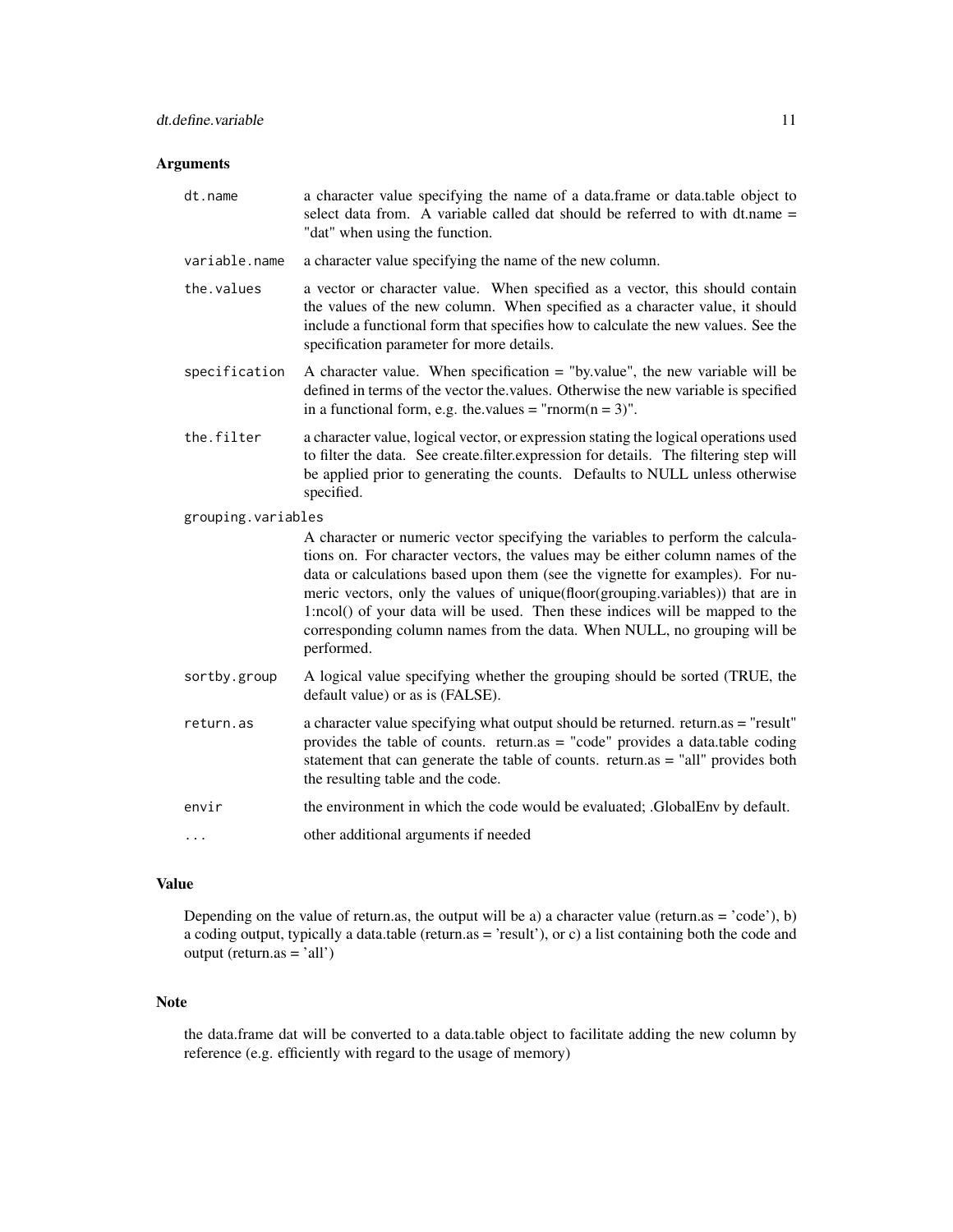# <span id="page-11-0"></span>Source

DTwrappers::create.dt.statement

DTwrappers::eval.dt.statement

dt.first.k.rows *dt.first.k.rows*

# Description

This function returns the first k rows from the given data. It is built as a wrapper function of data.table's filter (the i step). This calculation can be specified either overall or in groups. A filter can also be applied so that only qualifying values would be considered. A subset of the variables may also be selected. Options also exist to return a data.table coding statement (result = "code") for educational purposes or both the result and the code together (result = "all"). For examples, please see the vignette.

#' @param dt.name a character value specifying the name of a data.frame or data.table object to select data from.

# Usage

```
dt.first.k.rows(
  dt.name,
  k = NULL,the.variables = ".".the.filter = NULL,
  grouping.variables = NULL,
  sortby.group = TRUE,
  return.as = "result",
  envir = .GlobalEnv,
  ...
)
```

| dt.name       | a character value specifying the name of a data.frame or data.table object to<br>select data from. A variable called dat should be referred to with dt.name =<br>"dat" when using the function.                                                                                                                                                                                                                                                                                                                                                                                                                                                                                                                                                 |
|---------------|-------------------------------------------------------------------------------------------------------------------------------------------------------------------------------------------------------------------------------------------------------------------------------------------------------------------------------------------------------------------------------------------------------------------------------------------------------------------------------------------------------------------------------------------------------------------------------------------------------------------------------------------------------------------------------------------------------------------------------------------------|
| k             | A numeric variable specifying the number of rows to select                                                                                                                                                                                                                                                                                                                                                                                                                                                                                                                                                                                                                                                                                      |
| the.variables | A character or numeric vector specifying the variables to perform the calcula-<br>tions on. For character vectors, only values that exist in the names of the data<br>will be used. For numeric vectors, only the values of unique (floor (sorting variables))<br>that are in 1:ncol() of your data will be used. Then these indices will be used to<br>select column names from the data. Other values in sorting variables that do not<br>correspond to a defined column will be excluded from the calculation. When<br>the variables includes ".", then all values in names (dat) will be selected. Val-<br>ues of the variables that also exist in grouping variables will be excluded from<br>the variables (but grouped by these values). |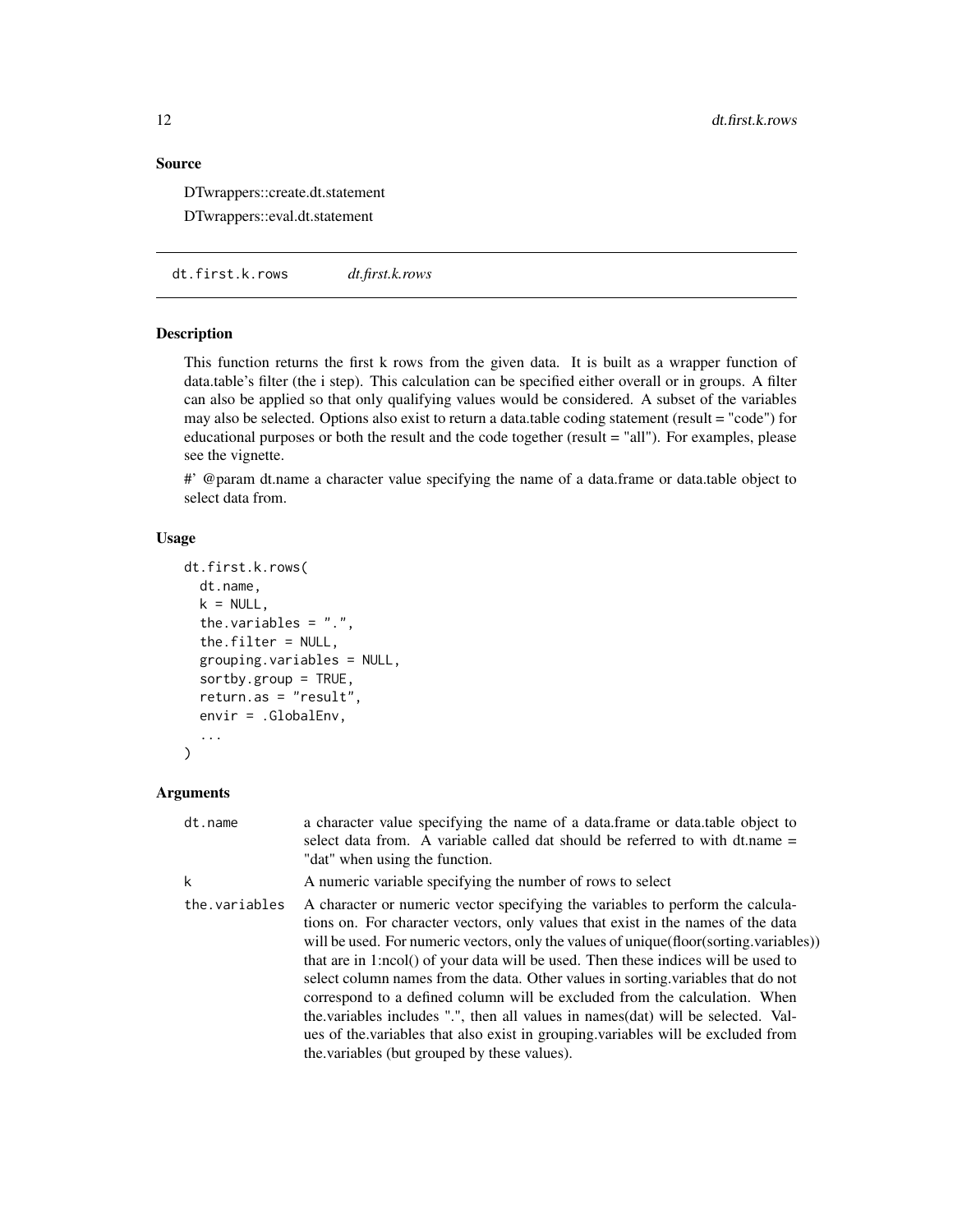the.filter a character value, logical vector, or expression stating the logical operations used to filter the data. See create.filter.expression for details. The filtering step will be applied prior to generating the counts. Defaults to NULL unless otherwise specified.

#### grouping.variables

| a character vector specifying the variables to group by in the calculation. Only |  |  |
|----------------------------------------------------------------------------------|--|--|
| variables in the data will be used. When NULL, no grouping will be performed.    |  |  |
|                                                                                  |  |  |

- sortby.group A logical value specifying whether the grouping should be sorted (TRUE, the default value) or as is (FALSE).
- return.as a character value specifying what output should be returned. return.as = "result" provides the resulting table. return.as = "code" provides a data.table coding statement that can generate the resulting table. return.as = "all" provides both the resulting table and the code. If the coding statement was specified using calls to get() or eval(), then both an original.statement and the resulting code (a translated statement from the getDTeval package) will be provided.
- envir the environment in which the code would be evaluated; .GlobalEnv by default.
- ... additional arguments to be passed

# Value

Depending on the value of return.as, the output will be a) a character value (return.as = 'code'), b) a coding output, typically a data.table (return.as = 'result'), or c) a list containing both the code and  $output (return as = 'all')$ 

#### Note

Calls dt.choose.cols.R with first. $k = k$ .

# Source

DTwrappers::dt.choose.cols

#### Examples

```
n <- nrow(iris)
dat \le data.table::as.data.table(x = iris[sample(x = 1:n, size = n, replace = FALSE),])
dt.first.k.rows(dt.name = "dat", k = 2, the.variables = c("Sepal.Length", "Sepal.Width"),
grouping.variables = "Species", return.as = "all")
```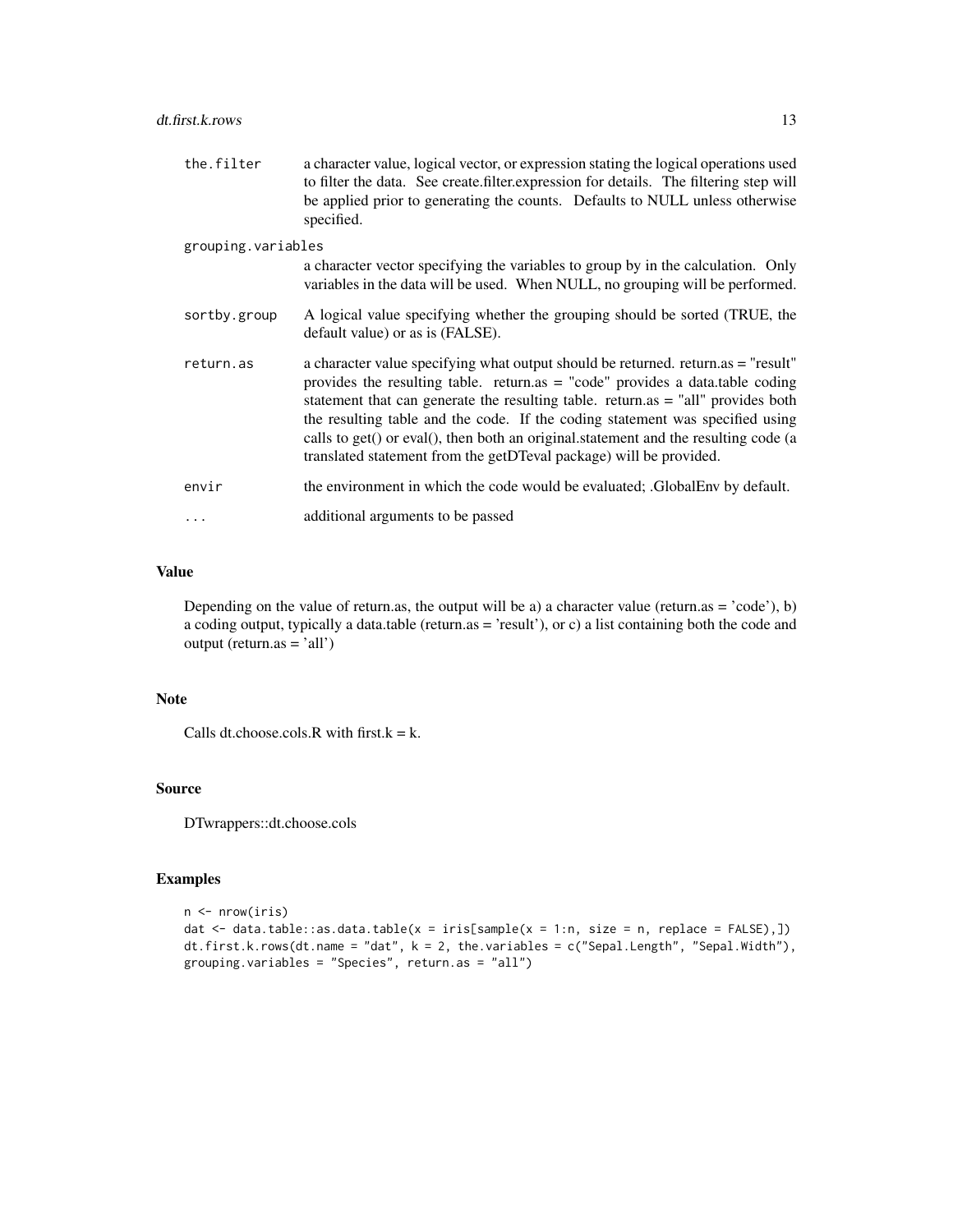<span id="page-13-0"></span>dt.last.k.rows *dt.last.k.rows*

### Description

This function returns the last k rows from the given data. It is built as a wrapper function of data.table's filter (the i step). This calculation can be specified either overall or in groups. A filter can also be applied so that only qualifying values would be considered. A subset of the variables may also be selected. Options also exist to return a data.table coding statement (result = "code") for educational purposes or both the result and the code together (result = "all"). For examples, please see the vignette.

# Usage

```
dt.last.k.rows(
  dt.name,
  k = NULL,the.variables = ".".the.filter = NULL,
  grouping.variables = NULL,
  sortby.group = TRUE,
  return.as = "result",
  envir = .GlobalEnv,
  ...
\mathcal{L}
```

| dt.name            | a character value specifying the name of a data.frame or data.table object to<br>select data from.                                                                                                                                                                                                                                                                                                                                                                                                                                                                                                                                                                                                                                            |
|--------------------|-----------------------------------------------------------------------------------------------------------------------------------------------------------------------------------------------------------------------------------------------------------------------------------------------------------------------------------------------------------------------------------------------------------------------------------------------------------------------------------------------------------------------------------------------------------------------------------------------------------------------------------------------------------------------------------------------------------------------------------------------|
| k                  | A numeric variable specifying the number of rows to select                                                                                                                                                                                                                                                                                                                                                                                                                                                                                                                                                                                                                                                                                    |
| the.variables      | A character or numeric vector specifying the variables to perform the calcula-<br>tions on. For character vectors, only values that exist in the names of the data<br>will be used. For numeric vectors, only the values of unique(floor(sorting.variables))<br>that are in 1:ncol() of your data will be used. Then these indices will be used to<br>select column names from the data. Other values in sorting variables that do not<br>correspond to a defined column will be excluded from the calculation. When<br>the variables includes ".", then all values in names (dat) will be selected. Val-<br>ues of the variables that also exist in grouping variables will be excluded from<br>the variables (but grouped by these values). |
| the.filter         | a character value, logical vector, or expression stating the logical operations used<br>to filter the data. See create filter expression for details. The filtering step will<br>be applied prior to generating the counts. Defaults to NULL unless otherwise<br>specified.                                                                                                                                                                                                                                                                                                                                                                                                                                                                   |
| grouping.variables |                                                                                                                                                                                                                                                                                                                                                                                                                                                                                                                                                                                                                                                                                                                                               |
|                    | a character vector specifying the variables to group by in the calculation. Only<br>variables in the data will be used. When NULL, no grouping will be performed.                                                                                                                                                                                                                                                                                                                                                                                                                                                                                                                                                                             |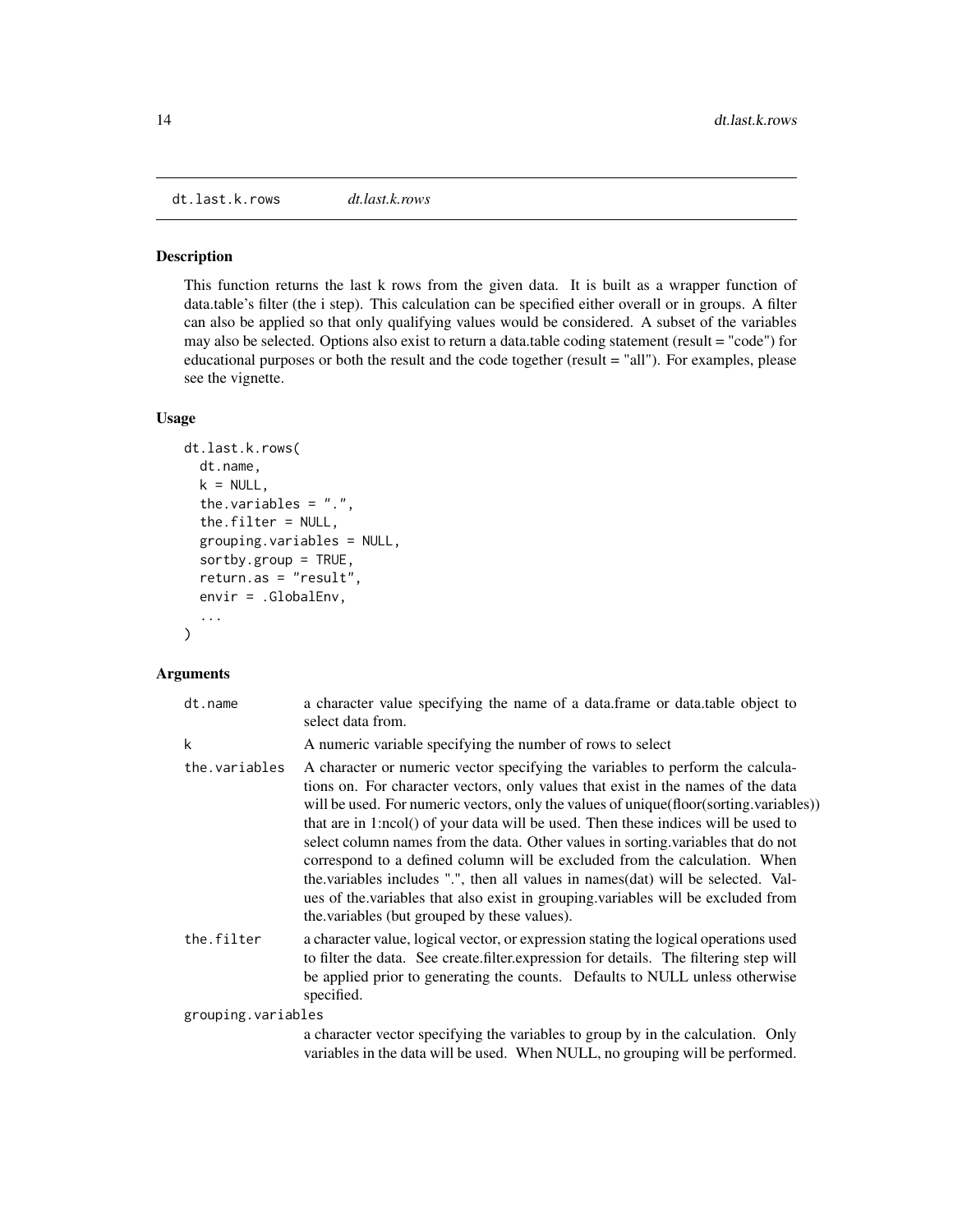<span id="page-14-0"></span>

| sortby.group | A logical value specifying whether the grouping should be sorted (TRUE, the<br>default value) or as is (FALSE).                                                                                                                                                                                                                                                                                                                                                                                          |
|--------------|----------------------------------------------------------------------------------------------------------------------------------------------------------------------------------------------------------------------------------------------------------------------------------------------------------------------------------------------------------------------------------------------------------------------------------------------------------------------------------------------------------|
| return.as    | a character value specifying what output should be returned. return.as = "result"<br>provides the resulting table. return.as $=$ "code" provides a data.table coding<br>statement that can generate the resulting table. return.as $=$ "all" provides both<br>the resulting table and the code. If the coding statement was specified using<br>calls to get() or eval(), then both an original statement and the resulting code (a<br>translated statement from the getDTeval package) will be provided. |
| envir        | the environment in which the code would be evaluated; GlobalEnv by default.                                                                                                                                                                                                                                                                                                                                                                                                                              |
| $\cdots$     | additional arguments to be passed                                                                                                                                                                                                                                                                                                                                                                                                                                                                        |

Depending on the value of return.as, the output will be a) a character value (return.as = 'code'), b) a coding output, typically a data.table (return.as = 'result'), or c) a list containing both the code and output (return.as = 'all')

# Note

Calls dt.choose.cols.R with last. $k = k$ .

#### Source

DTwrappers::dt.choose.cols

# Examples

```
n <- nrow(iris)
dat \leq data.table::as.data.table(x = iris[sample(x = 1:n, size = n, replace = FALSE),])
dt.last.k.rows(dt.name = "dat", k = 2, the.variables = c("Send.Midth"),
grouping.variables = "Species", return.as = "all")
```
dt.remove.variables *dt.remove.variables*

# Description

A function to remove selected columns from a data.frame or data.table object.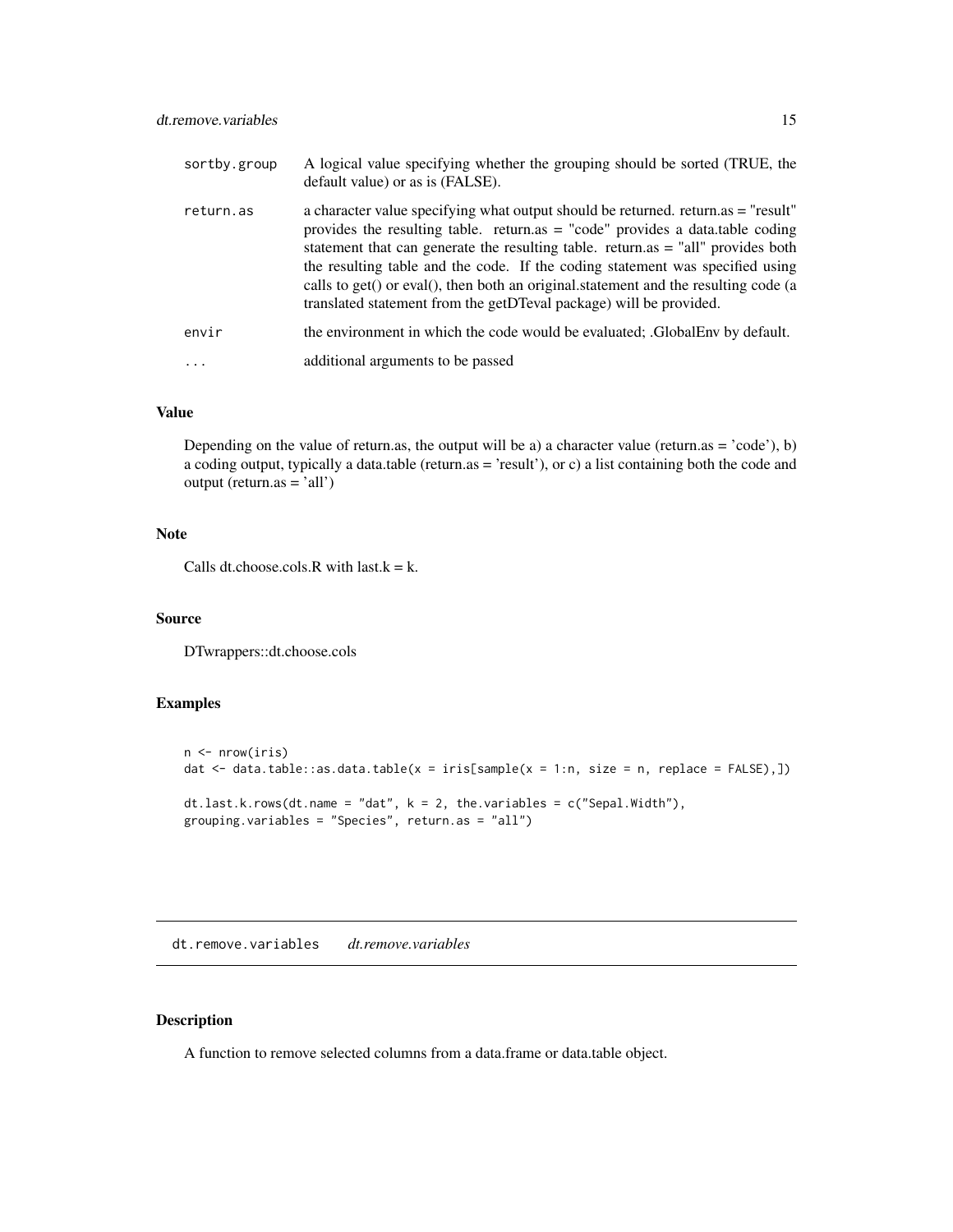# Usage

```
dt.remove.variables(
  dt.name,
  the.variables,
  return.as = "result",
  envir = .GlobalEnv,
  ...
\mathcal{L}
```
# Arguments

| dt.name       | a character value specifying the name of a data. frame or data table object to<br>select data from. A variable called dat should be referred to with dt.name =<br>"dat" when using the function.                                                                                                                                                                                 |
|---------------|----------------------------------------------------------------------------------------------------------------------------------------------------------------------------------------------------------------------------------------------------------------------------------------------------------------------------------------------------------------------------------|
| the.variables | A character or numeric vector specifying the variables that we want to remove.<br>For character vectors, only values that exist in the names of the data will be used.<br>For numeric vectors, only the values of unique (floor (sorting variables)) that are<br>in 1:ncol() of your data will be used. Then these indices will be used to select<br>column names from the data. |
| return.as     | a character value specifying what output should be returned. return.as = "result"<br>provides the updated data. return.as = "code" provides a data.table coding state-<br>ment. return as = "all" provides a list object including both the resulting output<br>and the code.                                                                                                    |
| envir         | a specification of the environment in which the data (referenced by dt.name)<br>exists, with the global environment as the default value.#'                                                                                                                                                                                                                                      |
| $\ddots$      | additional arguments if required                                                                                                                                                                                                                                                                                                                                                 |

# Value

a 'data.table' object.

# Source

DTwrappers::create.dt.statement

DTwrappers::eval.dt.statement

# Examples

```
n <- nrow(iris)
dat \leq data.table::as.data.table(x = iris[sample(x = 1:n, size = n, replace = FALSE),])
dt.remove.variables(dt.name = "dat", the.variables = c("Category", "setosa_sl_below_5"),
return as = "all")
```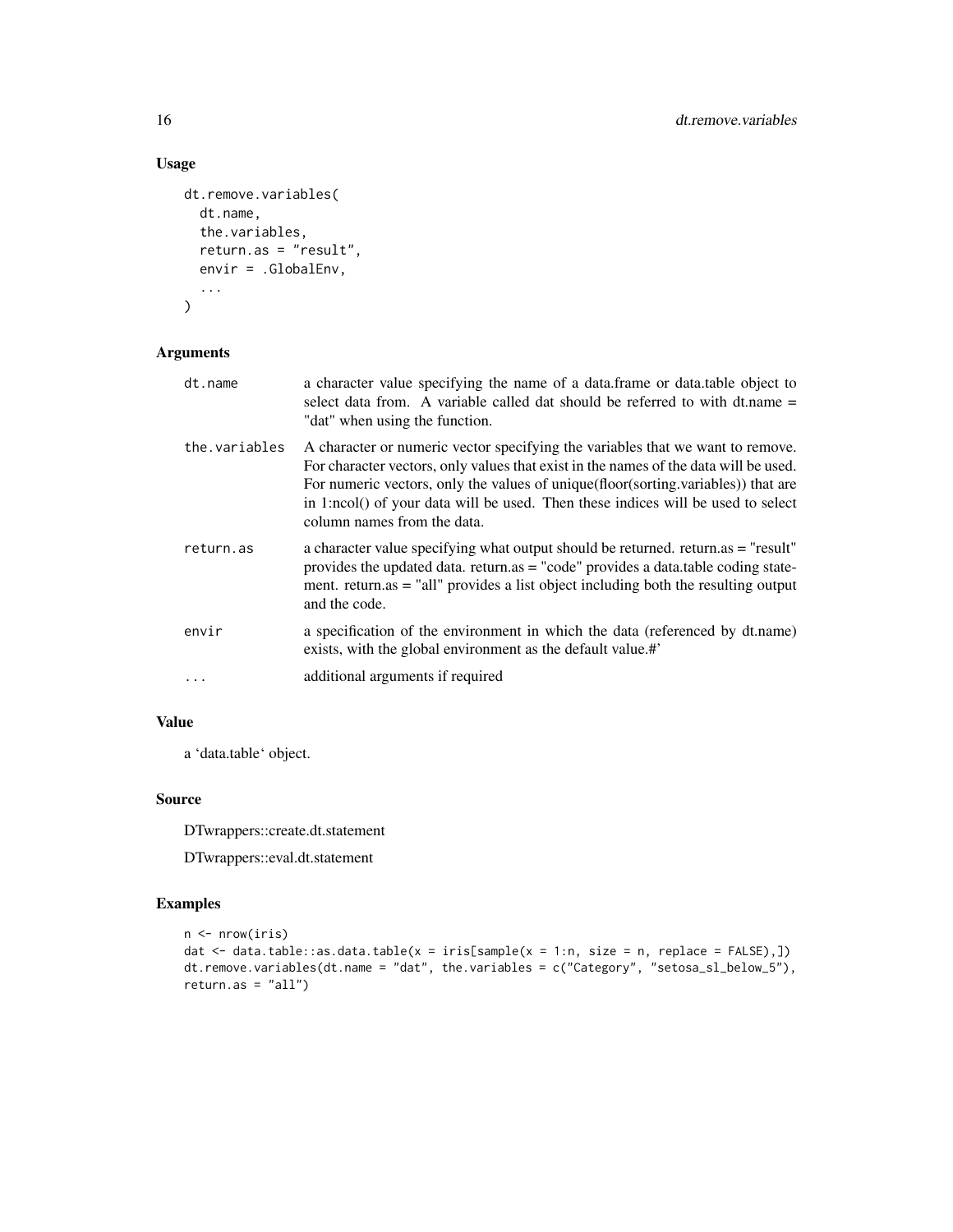<span id="page-16-0"></span>dt.sort *dt.sort*

#### **Description**

This function sorts the rows of a data.frame or data.table based on selected columns. It is built as a light wrapper function of data.table's setorderv() function. Options also exist to return a data.table coding statement (result = "code") for educational purposes or both the result and the code together (result = "all"). For examples, please see the vignette.

#### Usage

```
dt.sort(
  dt.name,
  sorting.variables,
  sort.increasing = TRUE,
  missing.variables = c("first", "last"),
  return.as = "result",
  envir = .GlobalEnv,
  ...
\mathcal{L}
```
#### Arguments

dt.name a character value specifying the name of a data.frame or data.table object to select data from. A variable called dat should be referred to with dt.name = "dat" when using the function.

#### sorting.variables

A vector specifying the variables that we want to sort by. For character vectors, only values that exist in the names of the data will be used. For numeric vectors, only the values of unique(floor(sorting.variables)) that are in 1:ncol() of your data will be used. Then these indices will be used to select column names from the data. Other values in sorting.variables that do not correspond to a defined column will be excluded from the calculation. The sorting proceeds in the order that sorting.variables is specified.

#### sort.increasing

A logical vector or numeric vector specifying whether the sorting should be increasing (TRUE or 1) or decreasing (FALSE or not 1) for each variable in sorting.variables. A vector such as c(TRUE, FALSE) would sort the first variable in increasing order and the second in decreasing order. If only a single value is provided (either TRUE or FALSE), then all of the.variables will be sorted in the specified ordering.

missing.variables

a character value of either "first" or "last" specifying where rows with missing values in the.variables should be included. Using "first" will place those rows at the beginning of the table, while "last" would place them in the end of the table.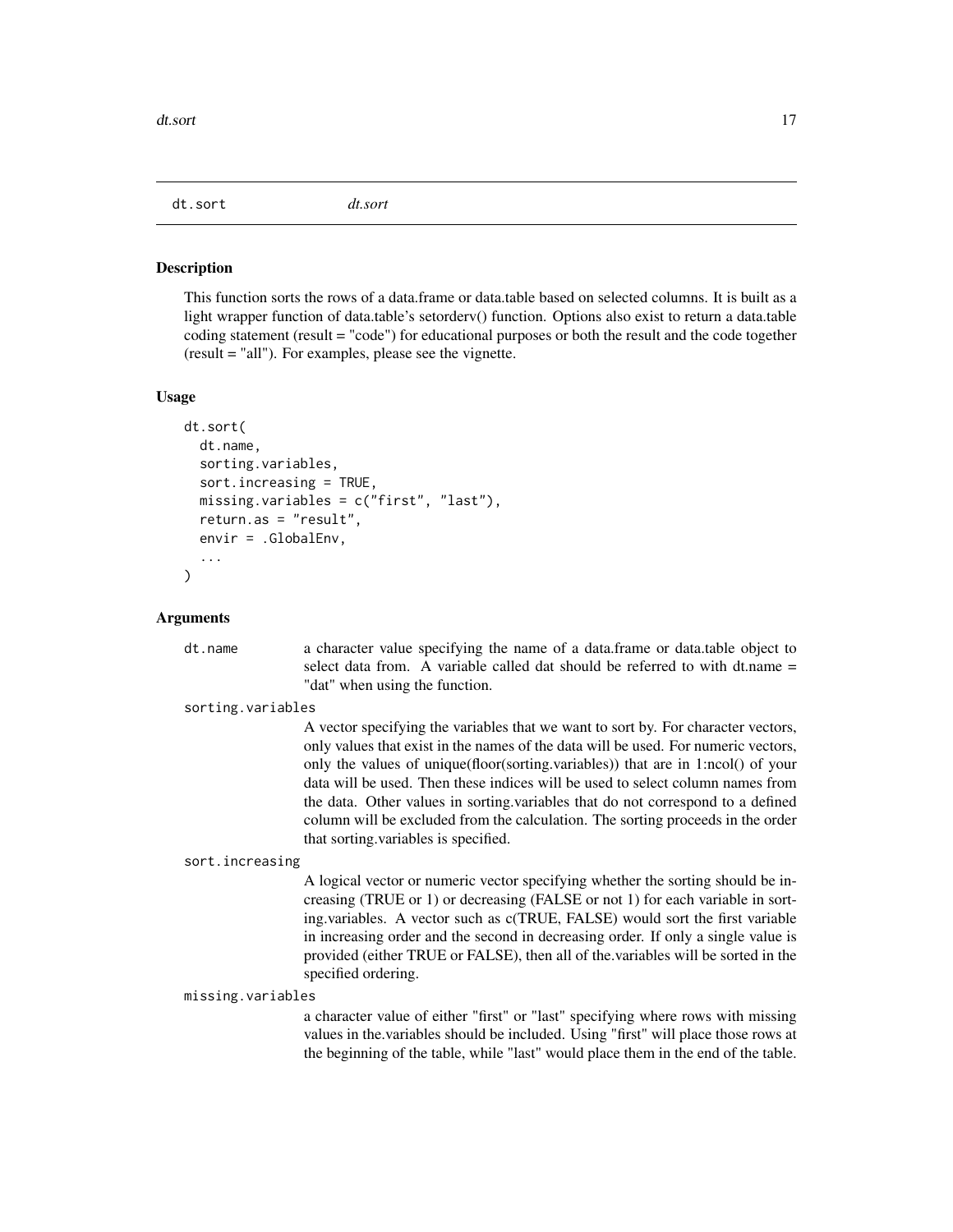<span id="page-17-0"></span>

| return.as  | a character value specifying what output should be returned. return.as = "result"<br>provides the updated data. return.as = "code" provides a data.table coding state-<br>ment. return.as $=$ "all" provides a list object including both the resulting output<br>and the code. |
|------------|---------------------------------------------------------------------------------------------------------------------------------------------------------------------------------------------------------------------------------------------------------------------------------|
| envir      | a specification of the environment in which the data (referenced by dt.name)<br>exists, with the global environment as the default value.                                                                                                                                       |
| $\ddots$ . | additional arguments if required                                                                                                                                                                                                                                                |

Depending on the value of return.as, the output will be a) a character value (return.as = 'code'), b) a coding output, typically a data.table (return.as = 'result'), or c) a list containing both the code and output (return.as = 'all')

# Examples

```
n <- nrow(iris)
dat \leq data.table::as.data.table(x = iris[sample(x = 1:n, size = n, replace = FALSE),])
dt.sort(dt.name = "dat", sorting.variables = c("Species", "Sepal.Length"),
sort.increasing = TRUE, return.as = "all")
```

```
reduce.vector.expression
```
*Takes a numeric vector and produces a statement with a more compact representation. For instance, c(1,2,3,4) would become '1:4' and c(1:3, 4:6) could become '1:6'.*

# Description

Takes a numeric vector and produces a statement with a more compact representation. For instance,  $c(1,2,3,4)$  would become '1:4' and  $c(1:3, 4:6)$  could become '1:6'.

# Usage

```
reduce.vector.expression(x)
```
#### Arguments

x a numeric vector

# Value

None